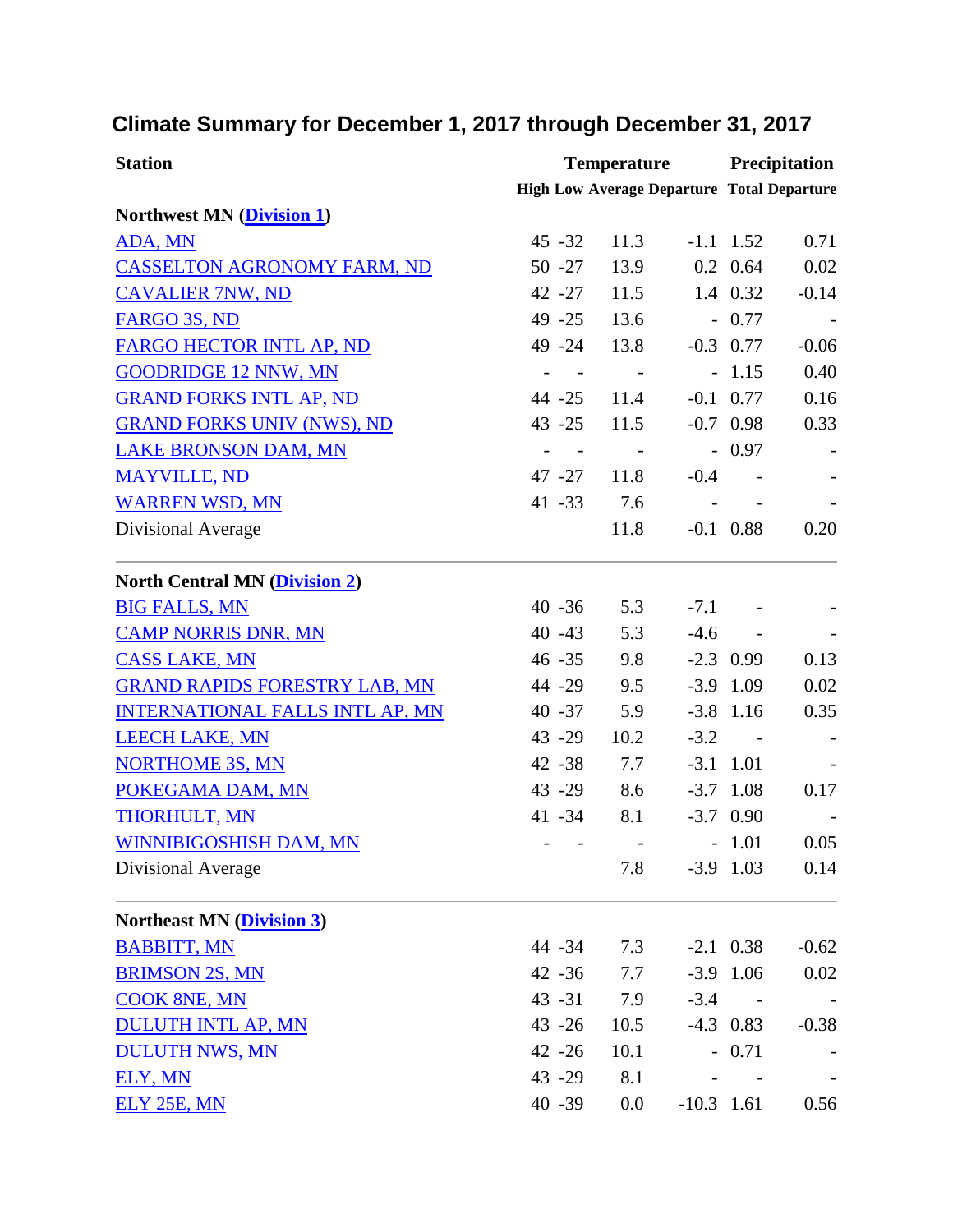| <b>EMBARRASS, MN</b>                                           | $38 - 45$                                   | 4.2                      | $-3.6$ | $\sim 100$ km s $^{-1}$  |         |
|----------------------------------------------------------------|---------------------------------------------|--------------------------|--------|--------------------------|---------|
| EVELETH WASTE WATER PLANT, MN                                  | 43 - 27                                     | 9.8                      |        | $-2.5$ 0.78              | $-0.14$ |
| FLOODWOOD 3 NE, MN                                             | $42 - 34$                                   | 9.7                      |        | $-2.4$ 0.76              | 0.03    |
| <b>GRAND MARAIS, MN</b>                                        | $42 - 18$                                   | 14.4                     |        | $-5.6$ 1.14              | 0.16    |
| <b>GRAND PORTAGE, MN</b>                                       | $46 - 21$                                   | 11.8                     | $-3.8$ | $\sim 100$ km s $^{-1}$  |         |
| HIBBING CHISHOLM HIBBING AP, MN                                | $41 - 28$                                   | 7.5                      |        | $-3.8 -$                 |         |
| <b>ISLAND LAKE 4E, MN</b>                                      | $41 - 27$                                   | 10.0                     |        | $-0.82$                  |         |
| ORR 3E, MN                                                     | $41 - 36$                                   | 6.0                      |        | $-2.8$ 1.34              | 0.38    |
| <b>TOWER 2S, MN</b>                                            | $\omega_{\rm{max}}$ and $\omega_{\rm{max}}$ | $\sim 100$               |        | $-1.02$                  | 0.35    |
| <b>TWO HARBORS, MN</b>                                         | $44 - 21$                                   | 15.8                     |        | $-4.5$ 0.86              | $-0.48$ |
| <b>TWO HARBORS 7NW, MN</b>                                     | $44 - 26$                                   | 10.4                     |        | $-4.1$ 1.02              | $-0.54$ |
| <b>WOLF RIDGE ELC, MN</b>                                      | 44 -25                                      | 10.7                     |        | $-4.4 -$                 |         |
| Divisional Average                                             |                                             | 9.0                      |        | $-4.1$ 0.95              | $-0.06$ |
| <b>West Central MN (Division 4)</b>                            |                                             |                          |        |                          |         |
| ALEXANDRIA MUNICIPAL AP, MN                                    | 49 -26 14.8                                 |                          |        | $0.1 -$                  |         |
| <b>ARTICHOKE LAKE 1 E, MN</b>                                  | $51 - 27$                                   | 17.5                     |        | 1.4 0.24                 | $-0.45$ |
| <b>BROWNS VALLEY, MN</b>                                       | 54 -25                                      | 18.5                     |        | $2.6 \t0.29$             | $-0.42$ |
| <b>DAWSON, MN</b>                                              | $\omega_{\rm{max}}=1$                       | $\sim 100$ km s $^{-1}$  |        | $-0.31$                  | $-0.34$ |
| LIDGERWOOD, ND                                                 | $52 - 23$                                   | 17.5                     |        | 1.9 0.19                 | $-0.45$ |
| <b>MADISON WWTP, MN</b>                                        | $52 - 24$                                   | 18.8                     |        | 2.0 0.35                 | $-0.17$ |
| MC LEOD 3 E, ND                                                | $50 - 26$                                   | 15.3                     |        | $0.5$ 0.32               | $-0.43$ |
| <b>MILAN 1 NW, MN</b>                                          | $53 - 26$                                   | 19.5                     |        | 1.7 0.28                 | $-0.30$ |
| <b>MILBANK, SD</b>                                             | $52 - 24$                                   | 18.6                     |        | $-0.27$                  |         |
| MONTEVIDEO 1SW, MN                                             | $52 - 24$                                   | 19.5                     |        | 3.2 0.10                 | $-0.76$ |
| MORRIS WEST CENTRAL RESEARCH AND<br><b>OUTREACH CENTER, MN</b> | $50 - 25$                                   | 16.5                     |        | $1.6 \quad 0.29$         | $-0.43$ |
| <b>OTTERTAIL, MN</b>                                           | $45 - 30$                                   | 12.6                     |        | $-0.9$ 0.79              | 0.20    |
| <b>VICTOR 4 N, SD</b>                                          | $52 - 25$                                   | 16.5                     |        | 1.2 0.21                 | $-0.42$ |
| <b>WHEATON, MN</b>                                             | $51 - 25$                                   | 17.3                     |        | 2.9 0.12                 | $-0.60$ |
| <b>WILMOT, SD</b>                                              | $51 - 27$                                   | 18.7                     |        | 2.4 0.16                 | $-0.47$ |
| Divisional Average                                             |                                             | 17.3                     |        | 1.6 0.28                 | $-0.39$ |
| <b>Central MN</b> ( <i>Division 5</i> )                        |                                             |                          |        |                          |         |
| <b>BROWNTON WWTP, MN</b>                                       | $52 - 21$                                   | 18.1                     |        | 1.3 0.33                 | $-0.75$ |
| <b>COLLEGEVILLE ST. JOHN'S, MN</b>                             | $49 - 23$                                   | 16.4                     |        | $-1.5$ 1.38              | 0.46    |
| DASSEL 3SE, MN                                                 |                                             | <b>Contract Contract</b> |        | $-0.22$                  | $-0.86$ |
| <b>ELK RIVER, MN</b>                                           | $51 - 21$                                   | 15.5                     | $-2.8$ | $\overline{\phantom{a}}$ |         |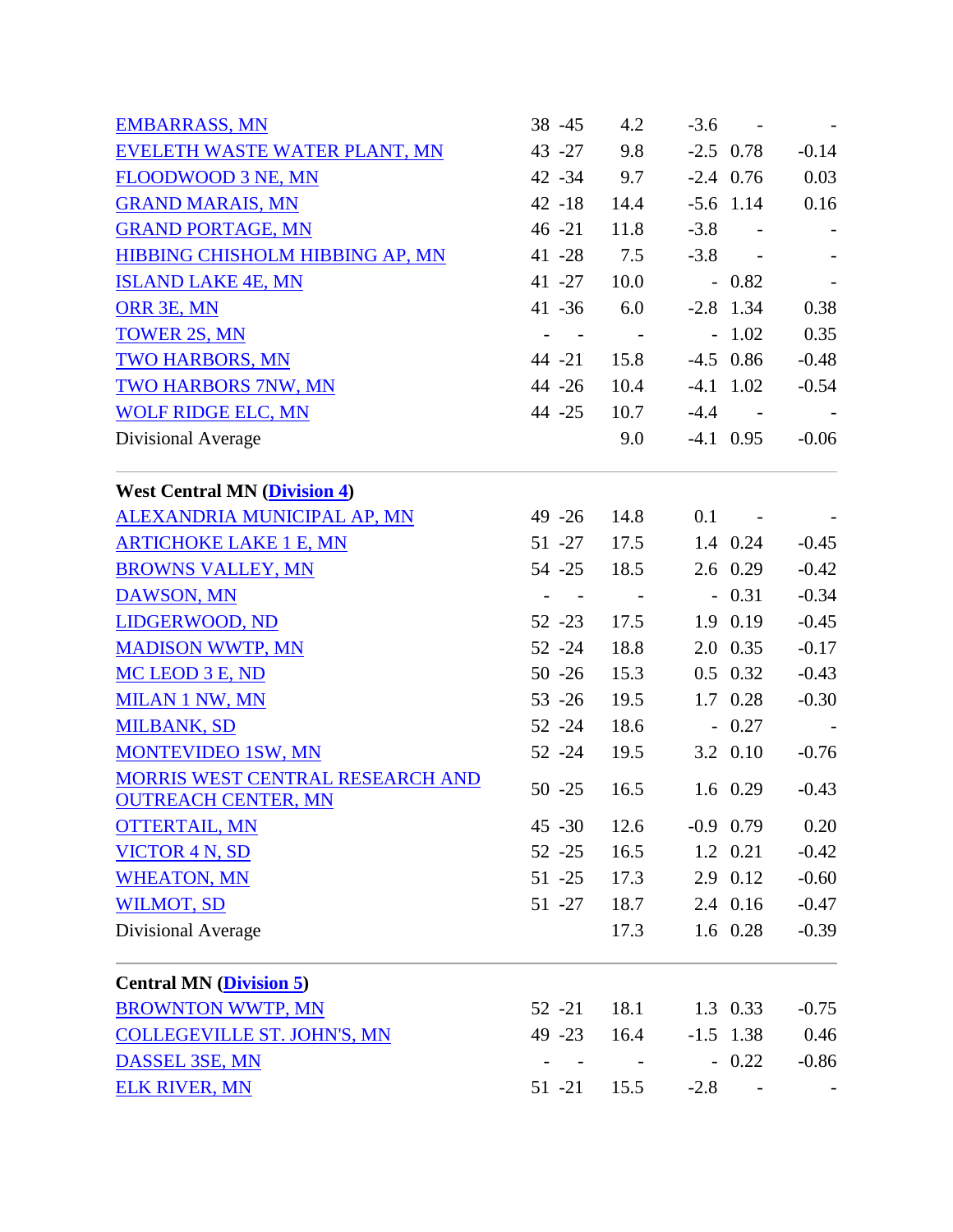| <b>GAYLORD, MN</b>                   | $54 - 21$                                 | 18.3                    |         | 1.0 0.21                | $-1.14$ |
|--------------------------------------|-------------------------------------------|-------------------------|---------|-------------------------|---------|
| <b>JORDAN 1SSW, MN</b>               | $56 - 16$                                 | 18.9                    |         | $1.7 -$                 |         |
| <b>KIMBALL 3N, MN</b>                | 48 -21 16.6                               |                         |         | $-0.0$ 0.36             |         |
| <b>LESTER PRAIRIE 2S, MN</b>         | $\overline{\phantom{a}}$<br>$\sim$ $-$    | $\sim 100$ km s $^{-1}$ |         | $-0.47$                 |         |
| LITCHFIELD, MN                       | 49 - 22                                   | 15.7                    | 0.7     | $\sim 100$ km s $^{-1}$ |         |
| <b>LONG PRAIRIE, MN</b>              | $49 - 26$                                 | 13.5                    |         | $-0.0$ 0.58             | $-0.41$ |
| <b>MELROSE, MN</b>                   | 49 - 29                                   | 14.8                    |         | $0.4$ 0.24              | $-0.56$ |
| <b>RICE, MN</b>                      | 49 - 25                                   | 14.3                    |         | $-1.0$ 0.44             | $-0.30$ |
| <b>ROCKFORD, MN</b>                  | $\equiv$<br>$\sim$ $-$                    | $\sim 100$ km $^{-1}$   |         | $-0.71$                 | $-0.34$ |
| <b>ST CLOUD REGIONAL AP, MN</b>      | $50 - 24$                                 | 14.9                    |         | $-1.0$ 0.44             | $-0.38$ |
| <b>WILLMAR 5N, MN</b>                | $47 - 23$                                 | 16.7                    |         | and the contract of     |         |
| Divisional Average                   |                                           | 16.1                    |         | $-0.1$ 0.49             | $-0.48$ |
| <b>East Central MN (Division 6)</b>  |                                           |                         |         |                         |         |
| <b>AMERY, WI</b>                     | $55 - 20$                                 | 15.4                    |         | $-1.9$ 1.44             | 0.16    |
| <b>BRAINERD, MN</b>                  | $49 - 31$                                 | 12.1                    |         | $-1.8 - 1$              |         |
| <b>BRULE RANGER STATION, WI</b>      | 44 -26                                    | 12.0                    |         | $-3.9 -$                |         |
| <b>BRUNO 7ENE, MN</b>                | 45 - 27                                   | 12.1                    |         | $-1.7$ 0.91             | $-0.32$ |
| <b>CHANHASSEN WSFO, MN</b>           | $55 - 18$                                 | 17.1                    |         | $-1.0$ 0.65             | $-0.60$ |
| <b>FOREST LAKE 5NE, MN</b>           | $54 - 25$                                 | 16.4                    |         | $-1.3 - 1$              |         |
| <b>GORDON, WI</b>                    | 44 - 29                                   | 11.6                    |         | $-3.8 -$                |         |
| <b>LOWER ST. ANTHONY FALLS, MN</b>   | $50 - 14$                                 | 18.9                    |         | $-0.6 -$                |         |
| LUCK, WI                             | $52 - 22$                                 | 15.7                    |         | $-1.9$ 1.11             | 0.03    |
| <b>MILACA, MN</b>                    | $\sim$ $ \sim$ $-$                        | $\sim 100$ m $^{-1}$    |         | $-0.62$                 | $-0.44$ |
| MINNEAPOLIS CRYSTAL AIRPORT, MN      | $56 - 17$                                 | 17.5                    | $-1.9$  | $\sim 100$ km s $^{-1}$ |         |
| MINNEAPOLIS FLYING CLOUD AIRPORT, MN | $56 - 15$                                 | 19.3                    |         | $-0.3 - 1$              |         |
| MINNEAPOLIS/ST PAUL AP, MN           | $57 - 16$                                 | 18.9                    |         | $-0.8$ 0.79             | $-0.37$ |
| <b>MOOSE LAKE 1 SSE, MN</b>          | 45 - 27 11.9                              |                         |         | $-3.1$ 0.43             | $-0.60$ |
| <b>MORA, MN</b>                      | 49 - 24 13.7                              |                         |         | $-1.6 -$                |         |
| <b>NEW HOPE, MN</b>                  | 56 -18 17.5                               |                         |         | $-2.0$ 0.77             | $-0.63$ |
| <b>SANDSTONE 6 W, MN</b>             | $\omega_{\rm{max}}$ , $\omega_{\rm{max}}$ | $\sim 100$ km s $^{-1}$ |         | $-0.66$                 | $-0.50$ |
| <b>SANDY LAKE DAM LIBBY, MN</b>      | $43 - 30$                                 | 10.5                    | $-3.1$  | $\mathcal{L}$           |         |
| ST PAUL DOWNTOWN AIRPORT, MN         | $57 - 16$                                 | 18.5                    | $-2.2$  |                         |         |
| <b>ST. CROIX FALLS, WI</b>           | $53 - 20$                                 | 16.9                    | $-1.0$  |                         |         |
| <b>STILLWATER 2SW, MN</b>            | $55 - 18$                                 | 17.1                    |         | $-0.5 -$                |         |
| UNIV OF MINN ST PAUL, MN             | $\sim 100$ m $^{-1}$                      | $\sim 100$ km s $^{-1}$ | $-0.62$ |                         | $-0.33$ |
| <b>VADNAIS LAKE, MN</b>              | 53 -18 19.5                               |                         |         | $-1.2 - 1$              |         |
| <b>WRIGHT 3 E, MN</b>                | $42 - 31$                                 | 10.1                    |         | $-4.5$ 0.79             | $-0.09$ |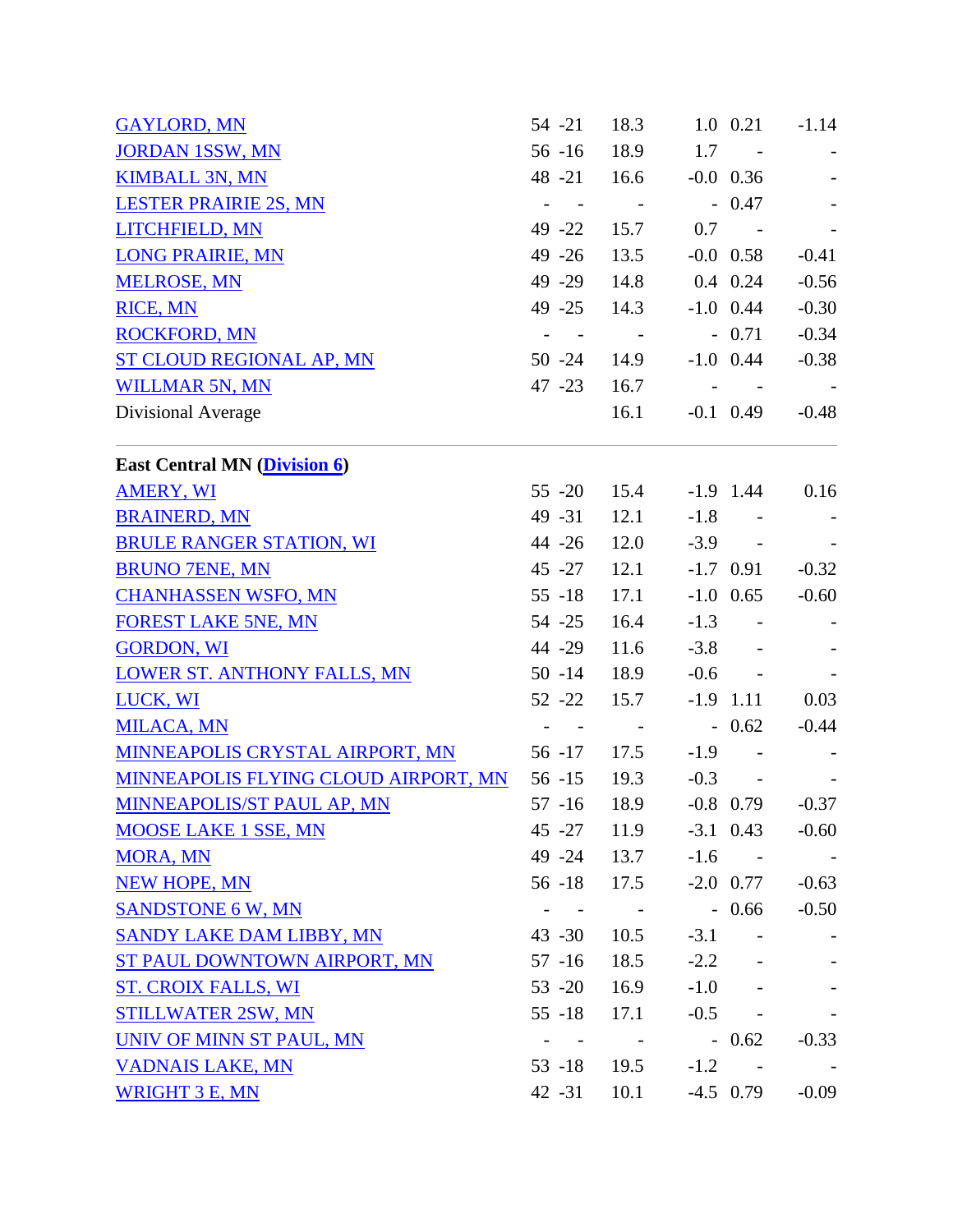| Divisional Average |  |
|--------------------|--|

| <b>Southwest MN (Division 7)</b>     |           |      |        |                          |         |
|--------------------------------------|-----------|------|--------|--------------------------|---------|
| <b>BROOKINGS 2 NE, SD</b>            | $52 - 24$ | 19.2 |        | $2.5 \quad 0.18$         | $-0.30$ |
| <b>ESTHERVILLE 4E, IA</b>            | $57 - 21$ | 19.8 | 0.9    | $\overline{\phantom{a}}$ |         |
| <b>ESTHERVILLE MUNICIPAL AP, IA</b>  | $57 - 21$ | 19.2 | 0.1    | $\sim$ $-$               |         |
| <b>LAKE WILSON, MN</b>               | $51 - 25$ | 18.1 |        | $0.6$ 0.22               | $-0.62$ |
| <b>MARSHALL, MN</b>                  | $55 - 34$ | 18.4 |        | $0.2 \quad 0.27$         | $-0.90$ |
| <b>MINNEOTA, MN</b>                  |           |      |        | $-0.26$                  | $-0.25$ |
| PIPESTONE, MN                        | $54 - 24$ | 19.0 |        | 1.9 0.45                 | $-0.34$ |
| REDWOOD FALLS MUNICIPAL AIRPORT, MN  | $50 - 21$ | 19.4 | 1.4    | $\sim$ $-$               |         |
| <b>ROCK RAPIDS, IA</b>               | $57 - 19$ | 21.3 |        | 2.2 1.00                 | 0.22    |
| <b>SIBLEY, IA</b>                    | $55 - 20$ | 19.4 | 1.3    | $\sim 100$ km s $^{-1}$  |         |
| <b>SIOUX FALLS 14 NNE, SD</b>        |           |      |        | $-0.77$                  | 0.04    |
| <b>SIOUX FALLS FOSS FIELD, SD</b>    | $56 - 20$ | 21.1 |        | 2.0 0.68                 | $-0.01$ |
| <b>SIOUX FALLS WFO AP, SD</b>        | $55 - 20$ | 20.7 |        | $-0.37$                  |         |
| <b>SPIRIT LAKE, IA</b>               | 54 - 24   | 20.5 |        | $0.5$ 0.32               | $-0.30$ |
| TRACY, MN                            | $53 - 23$ | 20.0 |        | 2.0 0.23                 | $-0.58$ |
| <b>WINDOM, MN</b>                    | $51 - 21$ | 18.2 |        | $-2.0$ 0.58              | $-0.40$ |
| <b>WORTHINGTON 2 NNE, MN</b>         | $53 - 21$ | 19.4 |        | 1.2 0.33                 | $-0.49$ |
| Divisional Average                   |           | 19.6 |        | 1.1 0.44                 | $-0.33$ |
| <b>South Central MN (Division 8)</b> |           |      |        |                          |         |
| <b>ALBERT LEA 3 SE, MN</b>           | $63 - 15$ | 19.4 |        | $0.9$ 0.36               | $-0.75$ |
| <b>AMBOY, MN</b>                     | $60 - 20$ | 20.7 |        | 1.0 0.78                 | $-0.17$ |
| <b>BLUE EARTH 1S, MN</b>             |           |      |        | $-0.35$                  |         |
| <b>BRICELYN, MN</b>                  |           |      |        | $-0.41$                  | $-0.69$ |
| <b>FARIBAULT, MN</b>                 |           |      |        | $-0.59$                  | $-0.59$ |
| <b>LAKE MILLS, IA</b>                |           |      |        | $-0.41$                  | $-0.89$ |
| <b>MANKATO 4E, MN</b>                |           |      |        | $-0.59$                  |         |
| <b>NEW ULM 3SE, MN</b>               | 54 - 17   | 18.9 |        | $-0.49$                  |         |
| <b>OSAGE, IA</b>                     | $65 - 13$ | 21.3 |        | 2.1 0.14                 | $-1.49$ |
| <b>SHERBURN 3 WSW, MN</b>            | $55 - 20$ | 19.2 |        | $-0.18$                  |         |
| ST ANSGAR, IA                        |           |      |        | $-0.41$                  | $-0.89$ |
| <b>ST. JAMES WWTP, MN</b>            | 54 -19    | 19.9 |        | 1.3 0.59                 | $-0.40$ |
| <b>WELLS, MN</b>                     | $61 - 18$ | 18.3 | $-0.7$ |                          |         |
| <b>WINNEBAGO, MN</b>                 | $60 - 19$ | 20.1 | 1.2    |                          |         |
| Divisional Average                   |           | 19.7 |        | 1.0 0.44                 | $-0.73$ |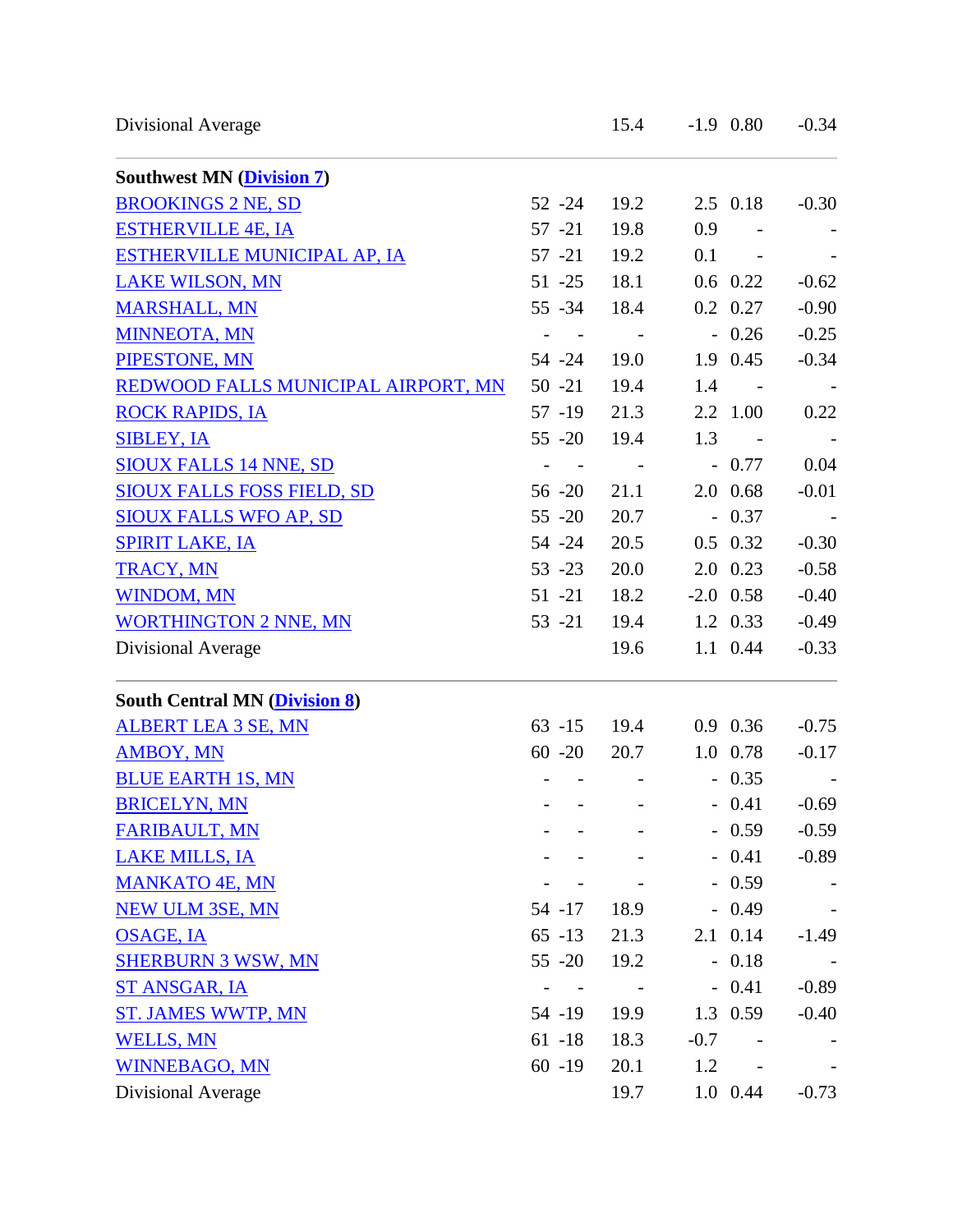| <b>Southeast MN</b> ( <i>Division 9</i> )            |                                                             |                                                       |                              |                  |            |
|------------------------------------------------------|-------------------------------------------------------------|-------------------------------------------------------|------------------------------|------------------|------------|
| <b>ALMA DAM 4, WI</b>                                |                                                             |                                                       | $62 - 13$ $21.1$ $-0.9$ 0.48 |                  | $-0.55$    |
| <b>ALTURA 5W, MN</b>                                 | $\sim$                                                      | $\sim$ $-$                                            |                              | $-0.63$          | $-0.76$    |
| <b>AUSTIN WASTE WATER TREATMENT</b>                  | $64 - 16$                                                   | 18.8                                                  |                              | 0.9 0.40         | $-0.84$    |
| <b>FACILITY, MN</b>                                  |                                                             |                                                       |                              |                  |            |
| <b>BALDWIN, WI</b>                                   | 57 -21                                                      | 15.7                                                  |                              |                  |            |
| <b>BYRON 4NORTH, MN</b>                              | $64 - 22$                                                   | 16.7                                                  |                              | $-1.1$ 0.58      | $-0.61$    |
| <b>CALEDONIA, MN</b>                                 | $61 - 11$                                                   | 20.0                                                  |                              | $0.7 \quad 0.25$ | $-1.31$    |
| <b>CRESCO 1 NE, IA</b>                               | $61 - 14$                                                   | 19.4                                                  |                              | 0.8 0.26         | $-1.16$    |
| <b>DECORAH, IA</b>                                   | $62 - 13$                                                   | 23.0                                                  |                              | 1.2 0.51         | $-0.71$    |
| <b>DURAND, WI</b>                                    | $62 - 14$ 19.6                                              |                                                       |                              | 0.1 0.81         | $-0.34$    |
| <b>ELGIN 2SSW, MN</b>                                | $\mathcal{A}^{\mathcal{A}}$ , $\mathcal{A}^{\mathcal{A}}$ , | $\mathcal{L}_{\rm{max}}$ and $\mathcal{L}_{\rm{max}}$ |                              | $-0.53$          | $-0.70$    |
| <b>ELLSWORTH 1E, WI</b>                              | 57 -17 16.0                                                 |                                                       |                              | $-3.1$ 0.86      | $-0.38$    |
| <b>GENOA DAM 8, WI</b>                               | $62 - 9$                                                    |                                                       | 24.0 0.9 0.65                |                  | $-0.66$    |
| <b>GRAND MEADOW, MN</b>                              |                                                             |                                                       | $   -$ 0.28                  |                  | $-0.88$    |
| <b>HASTINGS DAM 2, MN</b>                            |                                                             |                                                       | 61 -13 19.6 0.6 1.98         |                  | 0.96       |
| <b>HILLSBORO 2SW, WI</b>                             | 59 -15 18.4                                                 |                                                       |                              | $-0.36$          |            |
| <b>HOKAH 4NW, MN</b>                                 |                                                             |                                                       |                              | $-0.48$          |            |
| LA CRESCENT DAM 7, MN                                |                                                             |                                                       | and the state of the state   | $-0.52$          | $-0.85$    |
| LA CROSSE MUNICIPAL AP, WI                           | $62 - 11$                                                   |                                                       | 21.9 0.3 0.53                |                  | $-0.83$    |
| <b>LA CROSSE WFO, WI</b>                             | 58 - 14                                                     | 18.8                                                  |                              | $-1.7$ 0.57      | $-0.81$    |
| <b>MABEL, MN</b>                                     | 59 -12 18.6                                                 |                                                       |                              | $-0.84$          | $\sim 100$ |
| <b>MINNESOTA CITY DAM 5, MN</b>                      | $61 - 14$                                                   |                                                       | 20.2                         | $-0.51$          | $-0.63$    |
| PRESTON, MN                                          | $62 - 11$ 19.7                                              |                                                       |                              | 0.1 0.38         | $-1.14$    |
| <b>RED WING, MN</b>                                  | $\omega_{\rm{max}}$ , and the set of $\omega_{\rm{max}}$    |                                                       | $-0.52$                      |                  | $-0.65$    |
| <b>RED WING DAM 3, MN</b>                            |                                                             |                                                       | $60 - 11$ $19.5$ $0.0$ -     |                  |            |
| <b>RIVER FALLS, WI</b>                               | $57 - 17$                                                   | 17.0                                                  |                              | $-0.8 - 1$       |            |
| <b>ROBERTS WWTP, WI</b>                              |                                                             |                                                       |                              | $-0.65$          | $-0.32$    |
| ROCHESTER INTL AP, MN                                | $64 - 17$                                                   | 17.9                                                  |                              | $-1.8$ 0.51      | $-0.72$    |
| ROSEMOUNT RESEARCH AND OUTREACH<br><b>CENTER, MN</b> | $59 - 15$                                                   | 17.2                                                  | 0.0                          |                  |            |
| <b>RUSHFORD, MN</b>                                  | $56 - 12$                                                   | 19.8                                                  |                              | $-0.2$ 0.20      | $-1.11$    |
| <b>SPRING GROVE 4N, MN</b>                           | $\blacksquare$                                              | $\sim 100$ km s $^{-1}$                               |                              | $-0.54$          | $-0.83$    |
| <b>THEILMAN 1SSW, MN</b>                             | $63 - 20$                                                   | 17.7                                                  |                              | $-1.1$ 0.48      | $-0.72$    |
| <b>TREMPEALEAU DAM 6, WI</b>                         | $62 - 9$                                                    | 22.0                                                  | $0.4 \quad 0.43$             |                  | $-0.90$    |
| <b>VIROQUA, WI</b>                                   | 58 -13                                                      | 18.4                                                  | $-0.4$                       |                  |            |
| <b>WINONA DAM 5 A, MN</b>                            | $62 - 11$                                                   | 20.3                                                  |                              | $-0.4$ 0.37      | $-0.80$    |
|                                                      |                                                             |                                                       |                              |                  |            |